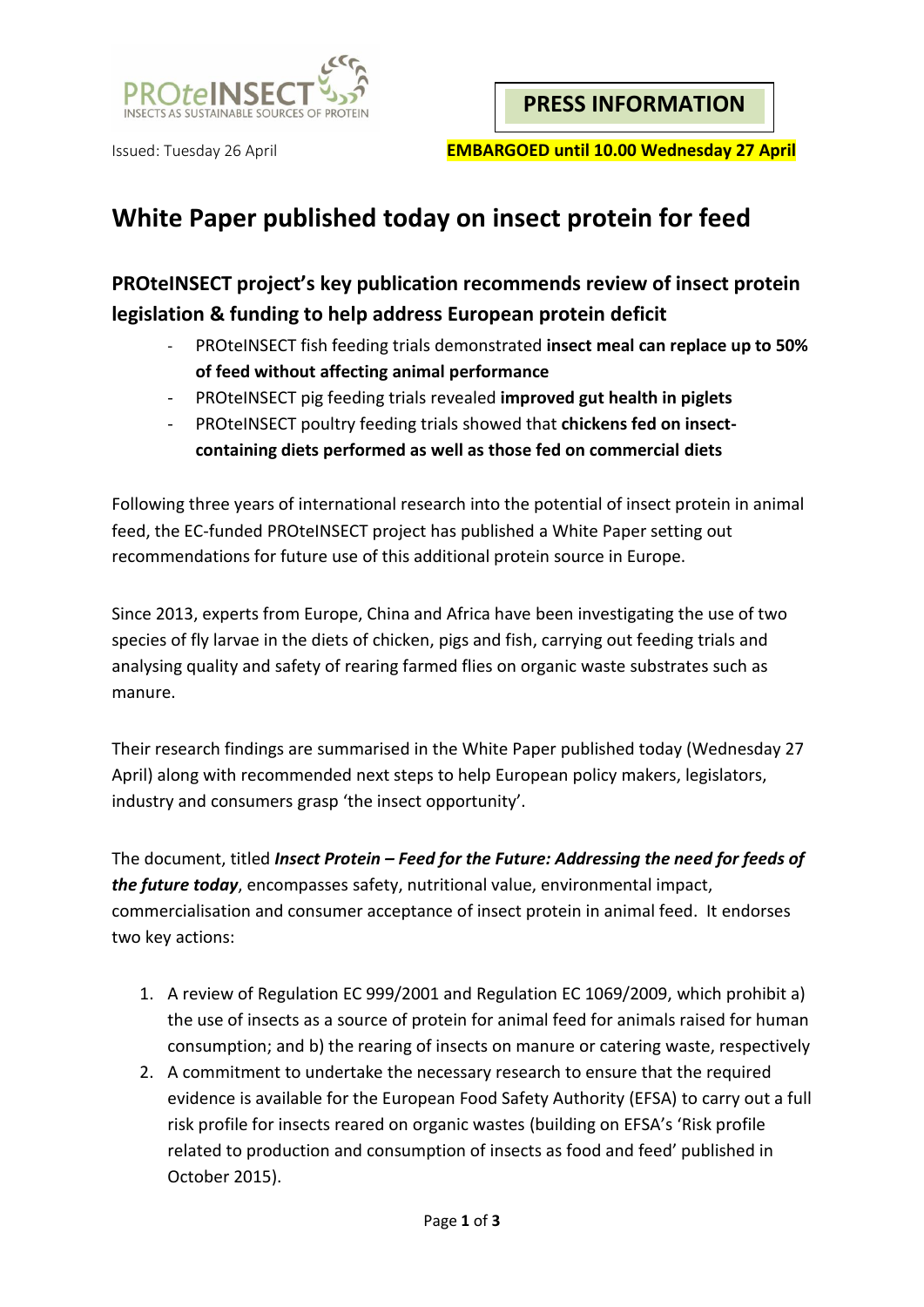Dr Elaine Fitches, PROteINSECT project co-ordinator, says, "We are delighted to share our White Paper as a key stepping stone towards furthering our understanding of the potential for the use of insects in animal feed in Europe."

Copies of the White Paper have already been distributed to key members of the European Parliament and it will be formally presented at PROteINSECT's final conference taking place in Brussels today.

PROteINSECT's White Paper is designed to safeguard the impact and legacy of its research, ensuring that the potential of insects to make a valuable contribution to existing and future animal feed demand in Europe is fully realised.

"The protein gap in Europe is a very real risk to social, economic and environmental progress," says Dr Fitches. "As we seek sustainable European long term solutions we must consider the benefits that the introduction of insects - specifically fly larvae - could have on the content of animal feed. PROteINSECT believes these highly effective protein converters offer great potential for Europe to become global contributors to the provision of alternative and additional innovative protein sources."

### ENDS/ Contacts & Notes follow

#### Media information contact:

Kate Viggers/Rhonda Smith - Minerva UK - +44(0)1264-326427 - +44(0)7887-714957 [press@proteinsect.eu](mailto:press@proteinsect.eu) Interviews available with Elaine Fitches, PROteINSECT Co-ordinator/Fera Science Ltd

### Notes for Editors:

- 1. PROteINSECT's reaction to the EFSA October 2015 Scientific Opinion 'Risk profile related to production and consumption of insects as food and feed' can be viewed [here](http://www.proteinsect.eu/fileadmin/user_upload/press/151008-PI-PR16-EFSA-InitialResponse-Final__002_.pdf)
- 2. PROteINSECT's summary report on current European legislation concerning insect protein and animal feed is available to view and download [from the project website](http://www.proteinsect.eu/fileadmin/user_upload/deliverables/D5.1t-FINAL.pdf)
- 3. PROteINSECT's Consensus Business Case 'Determining the contribution that insects can make to addressing the protein deficit in Europe' can be downloaded [here](http://www.proteinsect.eu/fileadmin/user_upload/deliverables/PROteINSECT_CBC_FINALv1.pdf)
- 4. Partners in the PROteINSECT project are:
	- FERA Science Ltd Food & Environment Research Agency, UK Tel +44-1904-462564 Dr. Elaine FITCHES - Coordinator, expertise in entomology, and Dr Adrian Charlton, expertise in food safety
	- CAB International UK Expertise in entomology
	- Nutrition Sciences NV Belgium Global producer of feed concepts and functional feed ingredients (FFIs)